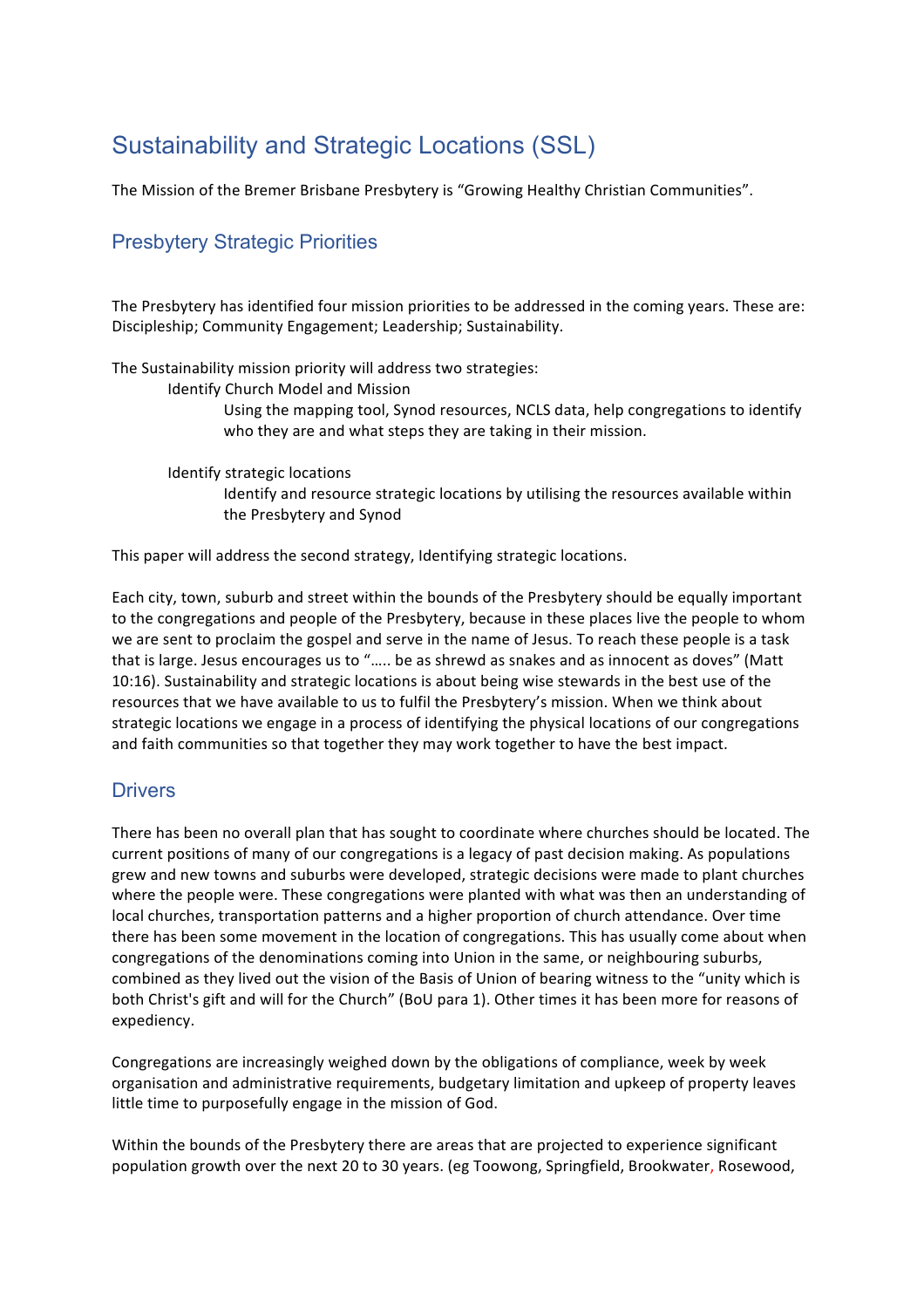Hattonvale). Ripley Valley is already experiencing this. A challenge for the Presbytery will be to resource new congregations and/or faith communities in these development areas or to provide resources to existing congregations to strengthen their ministry in their area to the expanding population. Our current distribution of resources concentrates property and money in established areas.

The Presbytery of Bremer Brisbane currently has 32 congregations and 4 faith communities. The Presbytery is yet to identify what characterises a sustainable congregation. One element of sustainability must include the ability of that congregation to sustain a full-time placement (Regulation 3.1.1  $(c)(vi)$  provides that payment of the stipend shall be the first call on the funds of a congregation). The Presbytery currently has only 8 congregations that are able to sustain one full time placement through congregational offerings alone.

# Where we are up to

At the February 2018 Presbytery meeting, the SSL presented a tool named 'The Quadrant Model'. This tool was purposed to help congregations begin the process of having a 'good, hard look at themselves' with regard to their current situation and where they might aim to be in the future. In May 2018 a letter was sent to all church congregations with the quadrant model included. At the time of our meeting in August 2018 there had been limited response to the questions that were asked of Church Councils.

The Presbytery identifies the following matters to be considered when thinking about Sustainability and Strategic Locations:

Alignment with Presbytery geographical footprint

The Presbytery of Bremer Brisbane covers a geographical footprint of urban, suburban and rural areas, including long established demographic centres and many new growth areas. The Presbytery's intention is that all parts of the Presbytery are served by healthy, vital congregations who are engaged in their local communities.

- Presbytery response/policy
- Key congregations
- Regions/locations
- Demographics eg Plants id: green/brown
- Internal sustainability

To fulfil the functions required of a congregation under the Regulations, each congregation requires a certain level of resourcing and capability. These are identified as:

- Attendance/membership
- Resources including leadership depth and strength, volunteer base
- **Finances**
- Discipleship paths
- Pastoral Care systems
- § Ministry Resources
- **•** Congregational Systems for attending to legal, administrative and regulatory compliance
- Community connections/impact, including collaboration with Uniting Church agencies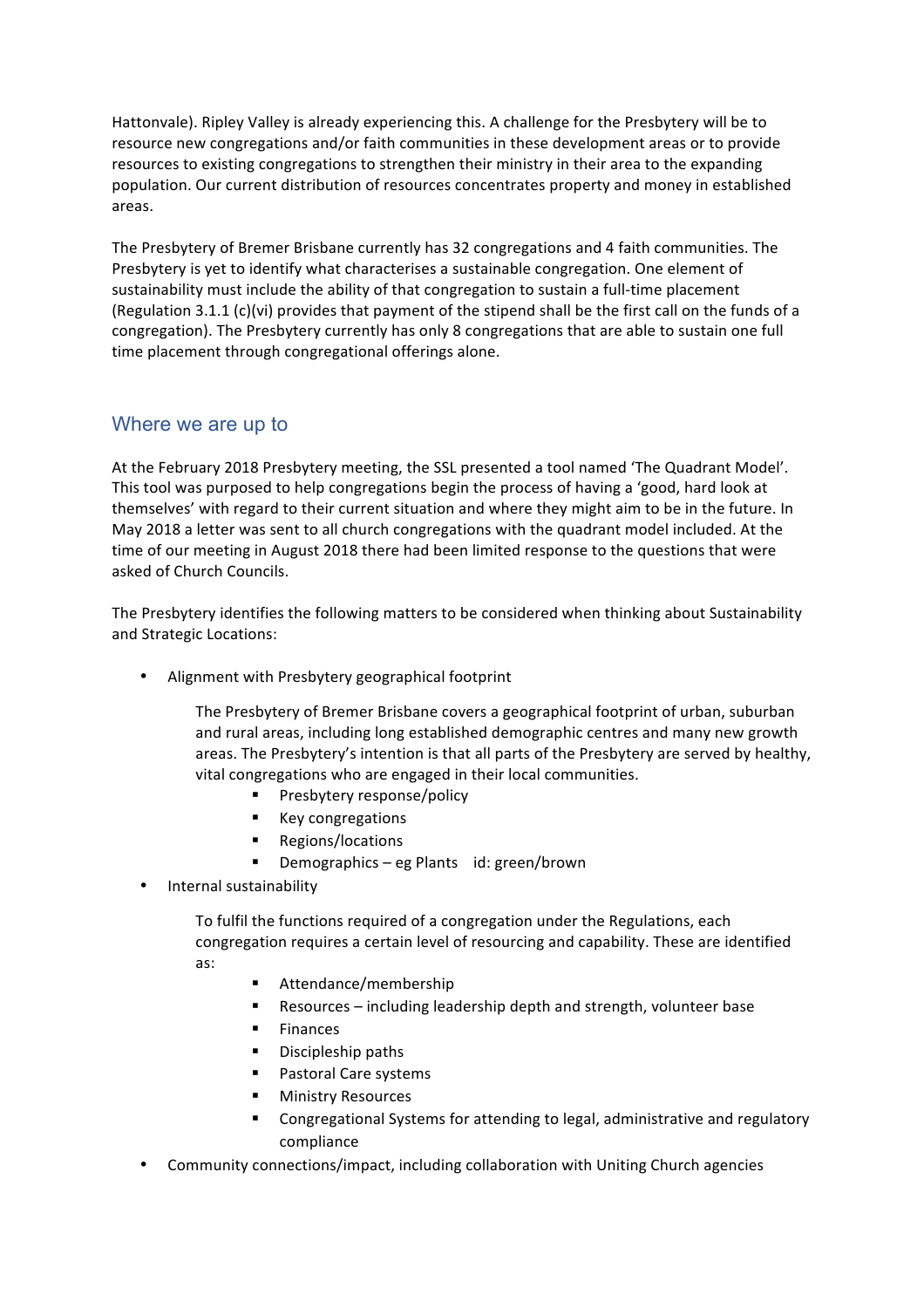A healthy and vital congregation has an external orientation that is expressed in its missional activities toward its community. It may share these activities with other Uniting Church bodies in the area.

We also asked what information might help us in our responsibility. These included:

- Finances
	- o Special projects
	- o Offerings
	- $\circ$  Other income
	- o Property Income/Expenses
- Numbers
	- o Attendance/Average Attendance
	- o Real connections
	- o Ages
- Community connections
	- $\circ$  Renting premises
	- $\circ$  Ministry Congregation
	- $\circ$  Ministry Individual
	- o Schools
	- o Institutions
- Trends
- Growth Areas in Bremer Brisbane

# Uniting Church Regulations

Regulation 3.1.1 (a) tells us that a congregation has a specific and important function within the life of the Uniting Church as a movement of Christ's church. "as the embodiment in one place of the one holy catholic and apostolic church, shall be those members and adherents who worship, witness and serve as a fellowship of the Spirit in Christ, and who meet regularly to hear God's Word, to celebrate the sacraments, to build one another up in love, to share the wider responsibilities of the Church, and to serve the world, and who are recognised as a Congregation by the Presbytery." A Congregation is therefore more than the people gathered in one place. There is a deliberate upward, inward and outward orientation in their shared missions that expresses the kingdom of God here on earth.

# **Actions**

The SSL intends to categorise each congregation and faith community within the Presbytery as either:

- Sustain
- Reinvigorate
- Amalgamate
- Close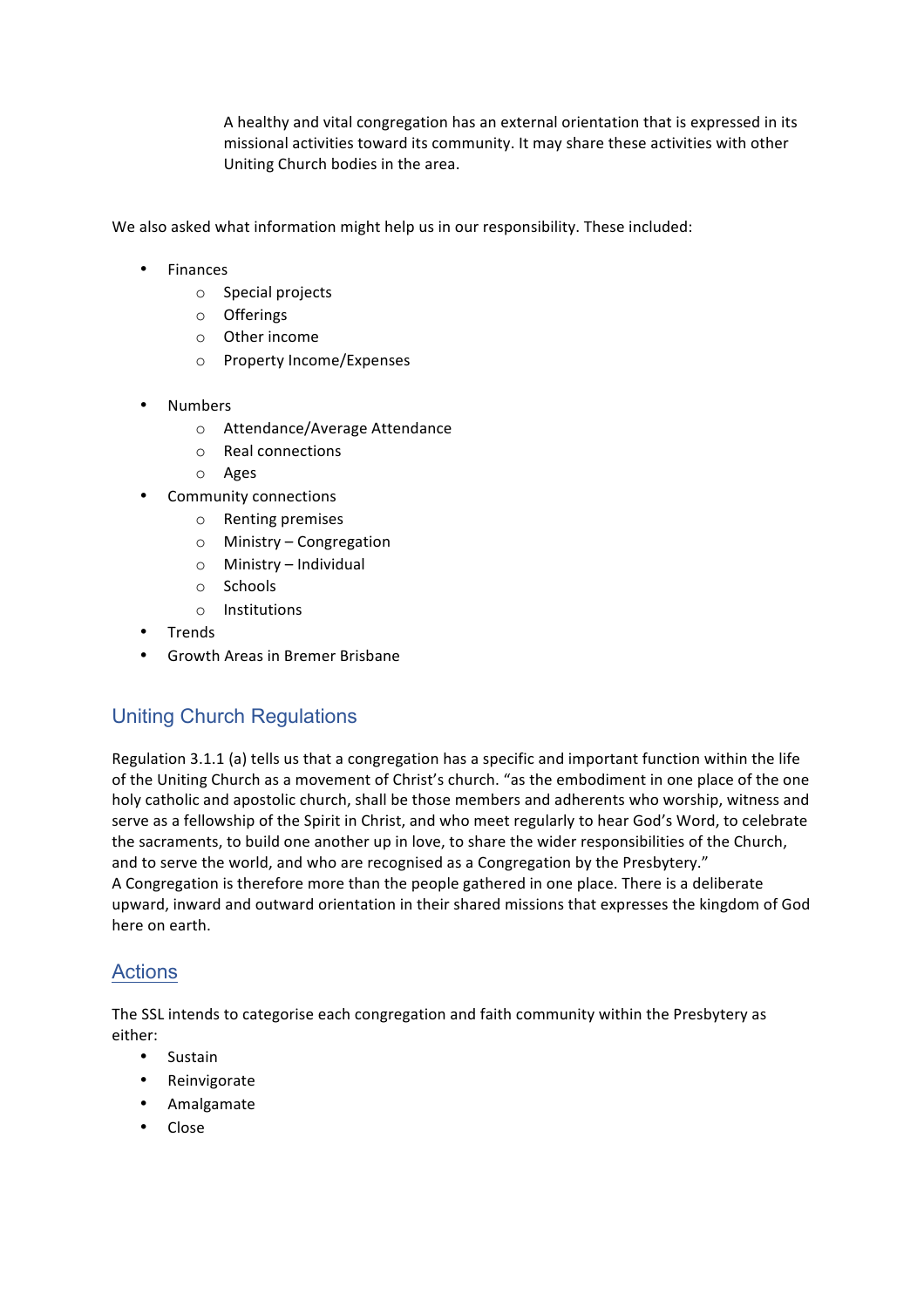# **Sustain**

The congregation or faith community is currently in a state of high missional health and has a demonstrated capacity to sustain its ministry and mission into the future.

# Characteristics include:

- Being in a geographic location is essential to the witness of the Uniting Church in Bremer Brisbane
- Being in a geographic location that is projected to have positive population growth in the coming years
- Demonstration of sustainable resources for ministry, including finances and people
- Demonstration of increased levels of financial giving and attendance growth.
- Multiple ordained and lay leadership that equips and empowers
- Collaborative and permission-giving culture
- Capacity to take risks
- Open structures that allow participation, support and reward to flourish
- Effective systems to handle legal, administrative and regulatory compliance
- Strong, outward focus on mission

#### *Presbytery Response*

• Ensure that these congregations continue on their growth path, through working with them to identify gaps in mission, structure, strategy and systems and help identify ways and means of filling them.

# **Reinvigorate**

An existing congregation is identified as being in a location where the Uniting Church needs to continue to have a presence. However, the congregation is not currently in a state of health and sustainability that enables it to engage effectively in mission.

*Characteristics* to identify congregations that are appropriate to be reinvigorated include:

- Being in a geographic location is essential to the witness of the Uniting Church in Bremer Brisbane
- Being in a geographic location that is projected to have positive population growth in the coming years
- There has been identified willingness by the congregation to engage in change, transition and growth
- A coalition for change within the congregation are able to express a biblically informed, missionally engaged and relevant vision for the future
- The congregation's current financial, property and people resources and missional focus and activities are in a state that it is likely they could be turned around and the congregation become sustainable.

#### *Presbytery Response*

- Shepherd the congregation through necessary change
- Ensure that the congregation is led by transformation ministerial leadership
- Raising up and equipping empowering lay leadership
- Identifying a compelling vision for the congregation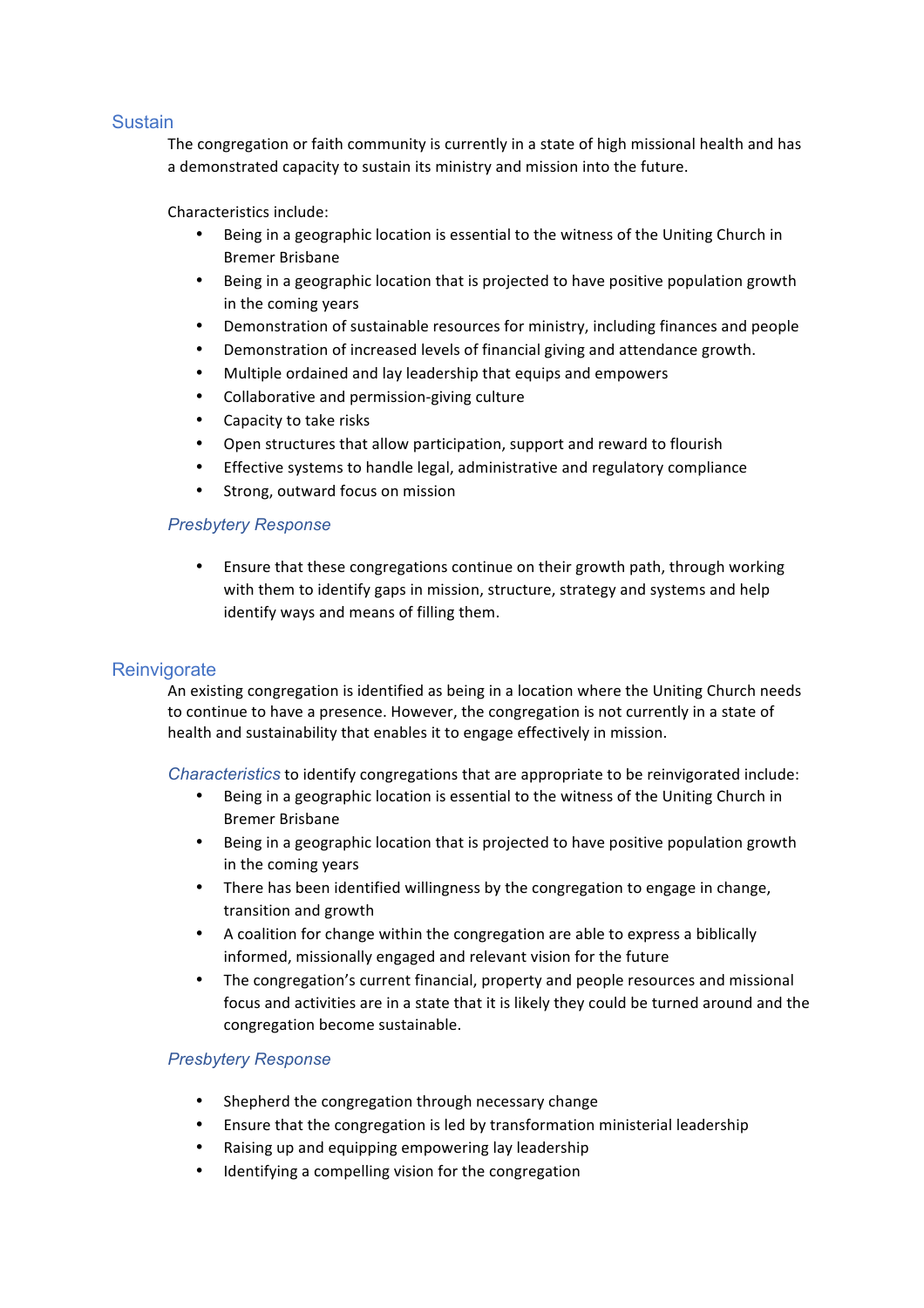- Prioritising mission and outreach over inward survival activities
- Engaging the community

# Amalgamate

Two or more congregations, within a defined geographical proximity may be identified to amalgamate to form a multi-site single congregation. These congregations would be identified as not being sustainable and are not candidates to be reinvigorated. In bringing the congregations together to create one single or single multi-site congregation, they will share their mission, leadership, resources and governance. Amalgamations are a strategy for dramatic change. Through working together they can increase their impact on the community, maximise their resources, serve their community better and leverage a critical mass across generations.

# *Characteristics*

- Being in a geographic location is essential to the witness of the Uniting Church in Bremer Brisbane
- Being in a geographic location that is projected to have positive population growth in the coming years
- There has been identified willingness by the congregation to engage in change, transition and growth, however, there is little or no capacity to turn this willingness into action
- A coalition for change within the congregation are able to express a biblically informed, missionally engaged and relevant vision for the future
- If they were to amalgamate, the combined congregations' financial, property and people resources and missional focus and activities would indicate potential for a turnaround in congregation life, leading toward sustainability.
- There is clearly expressed commitment toward shared mission and purpose within the congregations.

# *Presbytery Response*

- Own the responsibility of the Presbytery to amalgamate Congregations and the resulting obligations of communication and consultation (Reg 3.4.4)
- Identify Congregations that might be suitable for amalgamation and lead them in a process of identifying potential missional opportunities that can come through amalgamation
- Shepherd the congregations through necessary change
- Ensure that the congregation is led by transformation ministerial leadership
- Facilitate conversations between Congregations
- Provide oversight of the process of amalgamation.
- Prioritising mission and outreach over inward survival activities

# **Close**

Consideration will be given to dissolving a congregation that is not in a geographical necessary location and is not sustainable.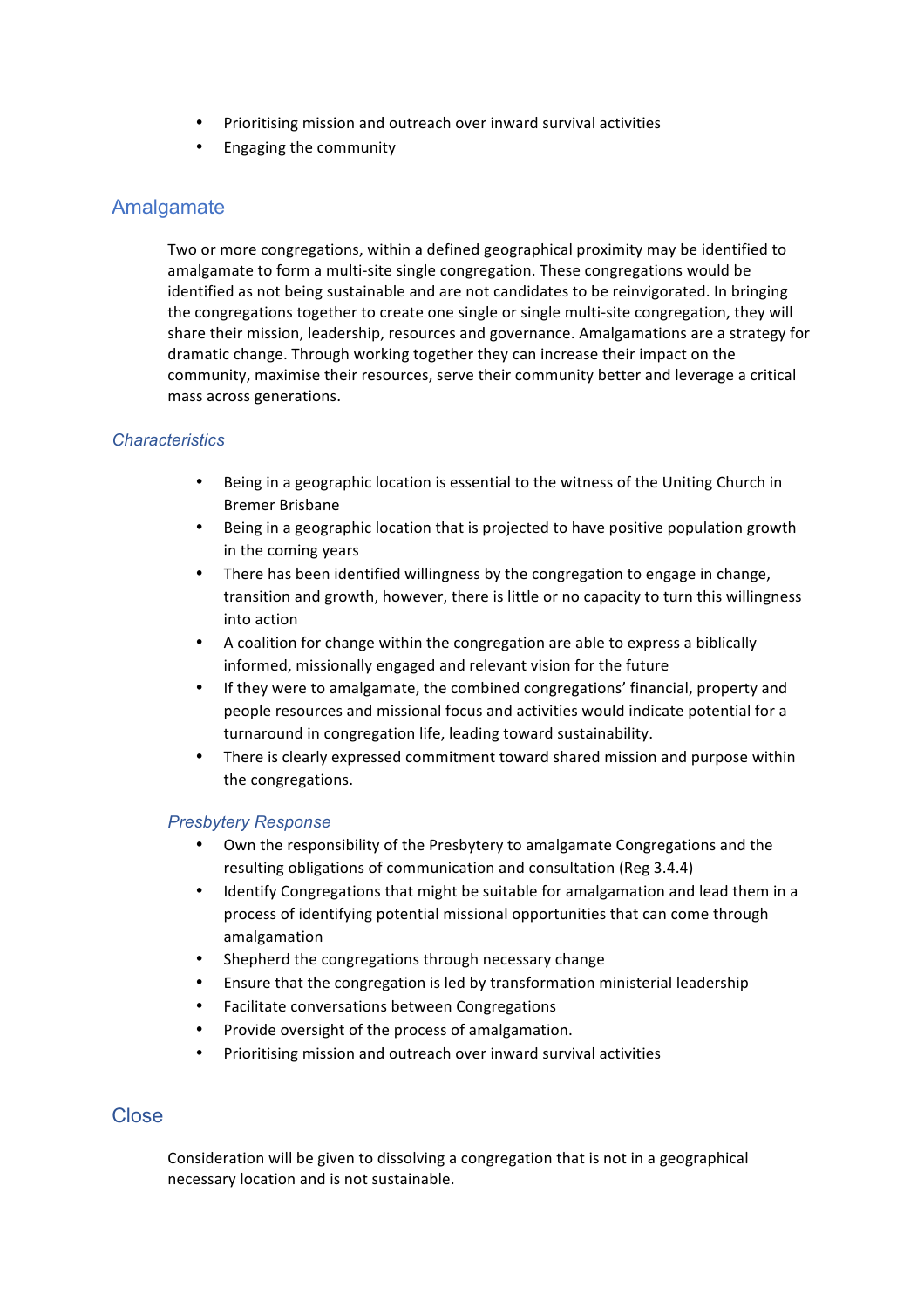A Congregation shall be dissolved or cease to be recognised when, in the opinion of the Presbytery it is not capable of and  $/$  or unwilling to fulfil the purpose, functions and responsibilities specified in Regulation  $3.1.1$ . (b) A Presbytery may dissolve and cease to recognise a Congregation for reasons which it considers are in the best interests of the mission, witness and service of the Church within the bounds of the Presbytery.

#### *Characteristics that identify congregations suitable for closing include:*

- They are in a location that the Presbytery has identified is not essential to the witness of the Uniting Church in Bremer Brisbane
- They are unwilling to change. The very nature of the church is that it is to be a dynamic movement of the Holy Spirit. The church takes the timeless message of life in Christ and represents it fresh to each new generation. We draw on the traditions from the past to do this. But we find new practices from contemporary society. Congregations that are unwilling to do this lose their place in the world and in the mission of God.
- They therefore demonstrate no fruit. These congregations do not experience growth in faith, discipleship or attendance. They have no energy or capacity to engage in new mission activities.
- There is limited depth in leadership. Leadership is offered by a small number of individuals, without a recognisable succession plan.
- They are experiencing financial issues. Income from offerings is declining. They may be reliant on legacy income, including bequests or rental income.
- They are experiencing difficulty in undertaking legal, administrative and Regulatory activities
- Their focus is on maintenance and survival
- The economic cost, to the Uniting Church, of maintaining the congregation is considered to great

# *Presbytery response*

- Recognise the responsibility of the Presbytery to dissolve congregations under Regulation 3.4.3 and ensure proper consultation and communication with stakeholders
- Provide pastoral care to congregation members
- Celebrate and affirm the ministry of the congregation
- Identify suitable beneficiaries to use the property of the congregation

Additionally, an action critical to the ongoing nature of the Uniting Church in the Presbytery of Bremer Brisbane is church planting.

# Plant

Green field (places of new development) and brown field (places with existing development) provide opportunities for church plants. Church planting involves the establishment of a new congregation. It could be in a geographical location where there has been no previous